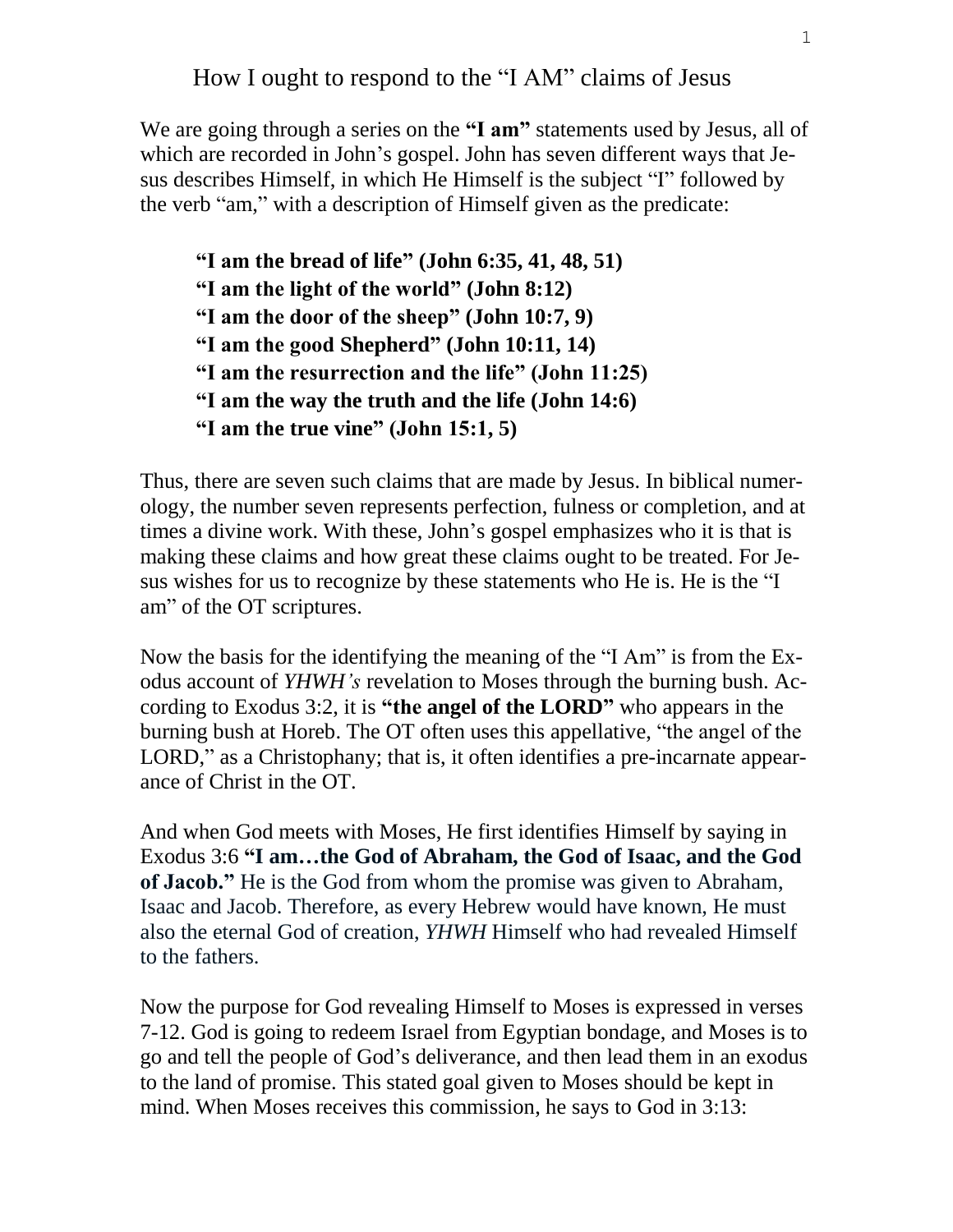#### **Exodus 3:13 "Behold, I am going to the sons of Israel, and I will say to them, 'The God of your fathers has sent me to you.' Now they may say to me, 'What is His name?' What shall I say to them?"**

Moses is asking for God's name. 'Who is it that is sending me to the people to lead this exodus; what is Your name that I might tell them?' The LORD replies:

#### **Exodus 3:14 "I AM WHO I AM"; and He said, "Thus you shall say to the sons of Israel, 'I AM has sent me to you.'"**

God does not use His personal name, *YHWH,* but identifies Himself by the verb, *hayah* ("I AM"); **"I am that I am"**; that is, "I am the ever present, eternal, self-existent One who cannot be described." So as perhaps to imply, "That is all you need to know. Therefore, tell them that I AM has sent you." Although He is *YHWH,* in the work of redeeming Israel from bondage and bringing forth the exodus of His people. He identifies Himself as "I AM."

Now let's fast-forward to John's gospel. In the "I AM" statements of Jesus, He is identifying Himself as the "I AM" who now brings about the greater exodus that the prophets had predicted. Jesus has come to deliver His people from the bondage of sin and to lead them in a type of exodus that leads to salvation.

As John puts forth his gospel, the "I am" statements of Jesus become very significant in not only identifying who Jesus is, but also in identifying the nature of His work as one who has come to bring salvation to His people. So Jesus isn't a mere man who makes these claims, but is God the Son, who has the power that these claims possess in order to bring about a type of exodus from the bondage of sin to salvation and life with God. We may now rely upon Him to take us through this second and greater exodus.

Indeed, John's gospel portrays, as do all four gospels, an exodus that Jesus now leads and the "I am" statements are interwoven into that theme. So just as God's presence in the tabernacle was placed in the midst of the congregation of Israel, so we read of Jesus:

**John 1:14 "And the Word became flesh, and dwelt** [*skēnóō,* "to tabernacle"] **among us, and we saw His glory, glory as of the only begotten from the Father, full of grace and truth."**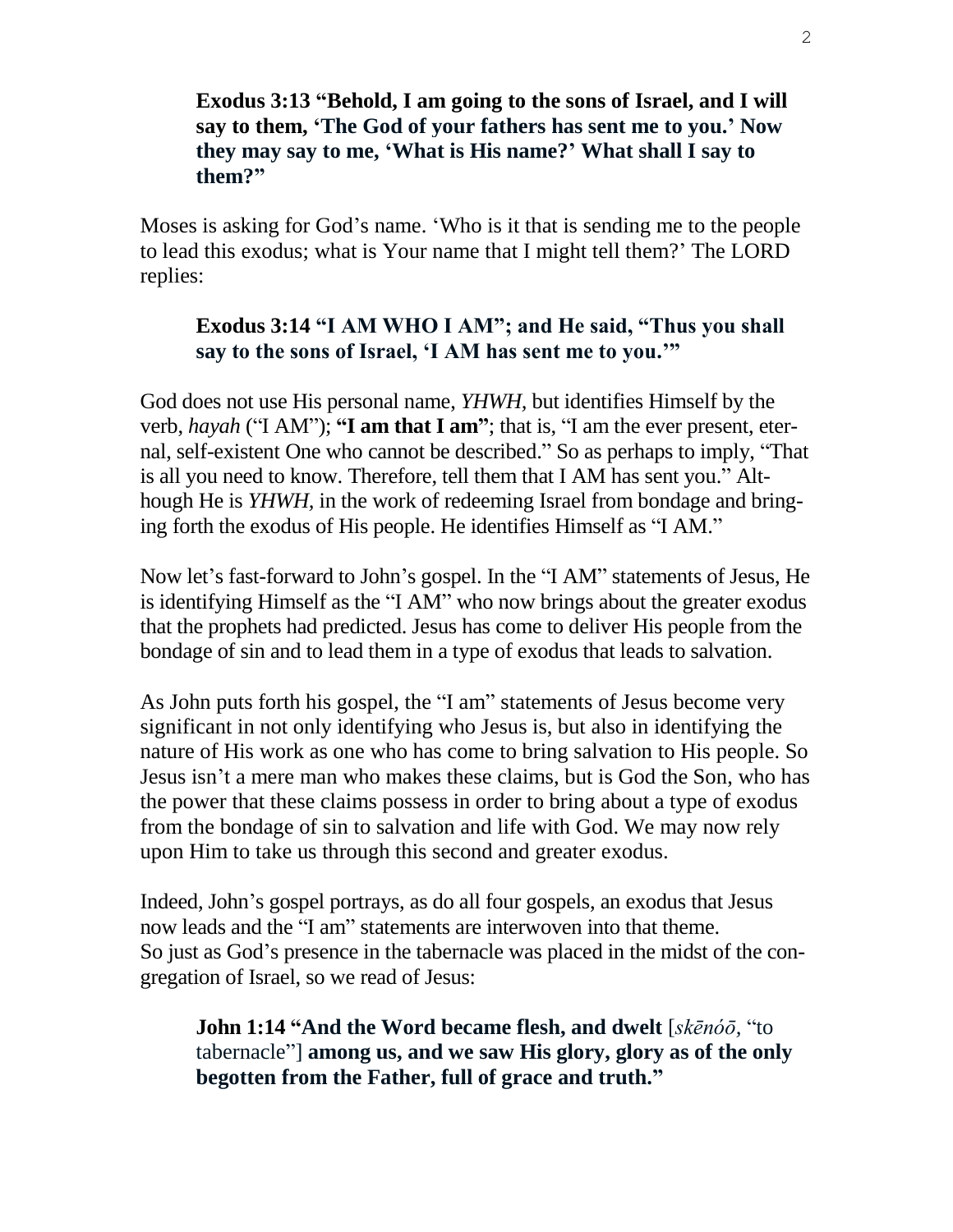Jesus is likened to the tabernacle that was placed in the midst of the people and from which the *shekinah* glory could be seen. John clearly uses Exodus 29:43- 46 as the background for these words. Jesus now "tabernacles" among us to lead us from the bondage of sin and to God's promised salvation. And although John may at times will make parallels between Jesus and Moses, other times he will identify Jesus with the God of the exodus. Jesus is God's Son.

The parallels to the Exodus continue in John. For example, the terminology of John 1:14-18 alludes to Exodus 33:18-34:7.

### **John 1:17 For the Law was given through Moses; grace and truth were realized through Jesus Christ. (18) No one has seen God at any time; the only begotten God who is in the bosom of the Father, He has explained** *Him.*

Just as Moses received the law and saw God face to face, so Jesus now presents grace and truth as the divine code as One who, not merely "seeing the Father," but by being in His very "bosom"; that is, by a close and endearing relationship.

And when Jesus appears, John asks, **"Are you the prophet?" (John 1:21),** that is, who answers to Deut 18:15, the One who was to come as a prophet likened unto Moses. So Philip says to Nathaniel in John 1:45, **"We have found Him of whom Moses in the Law and** *also* **the Prophets wrote."**

Also, the miracles that are recorded by John are not randomly selected. Although Jesus performed many more miracles than John records (John only records seven), the one's selected by John are for specific reasons. Therefore, in the exodus led by Moses, the first plague that God produced through Moses, which resulted in some Israelites believing, was when God turned the water of the *Nile River into blood* (Ex 4:9, 28-31). Corresponding to this, the first miracle recorded in John that produces a response of belief among the people was when Jesus turned the *water into wine.* When one considers the various allusions to the exodus in the first two chapters of John, the correlation is unavoidable.

The same may be said concerning the last of His signs. Whereas the last plague of the Exodus was the death of the first-born in the Passover, the last sign recorded by John is the raising Lazarus from the dead (although the 10 leapers, the blind man Bartimaeus, and the guard's ear that was cut off were later healings that took place after Lazarus), which is followed shortly by Jesus celebrating Passover. And there are other parallels one could draw.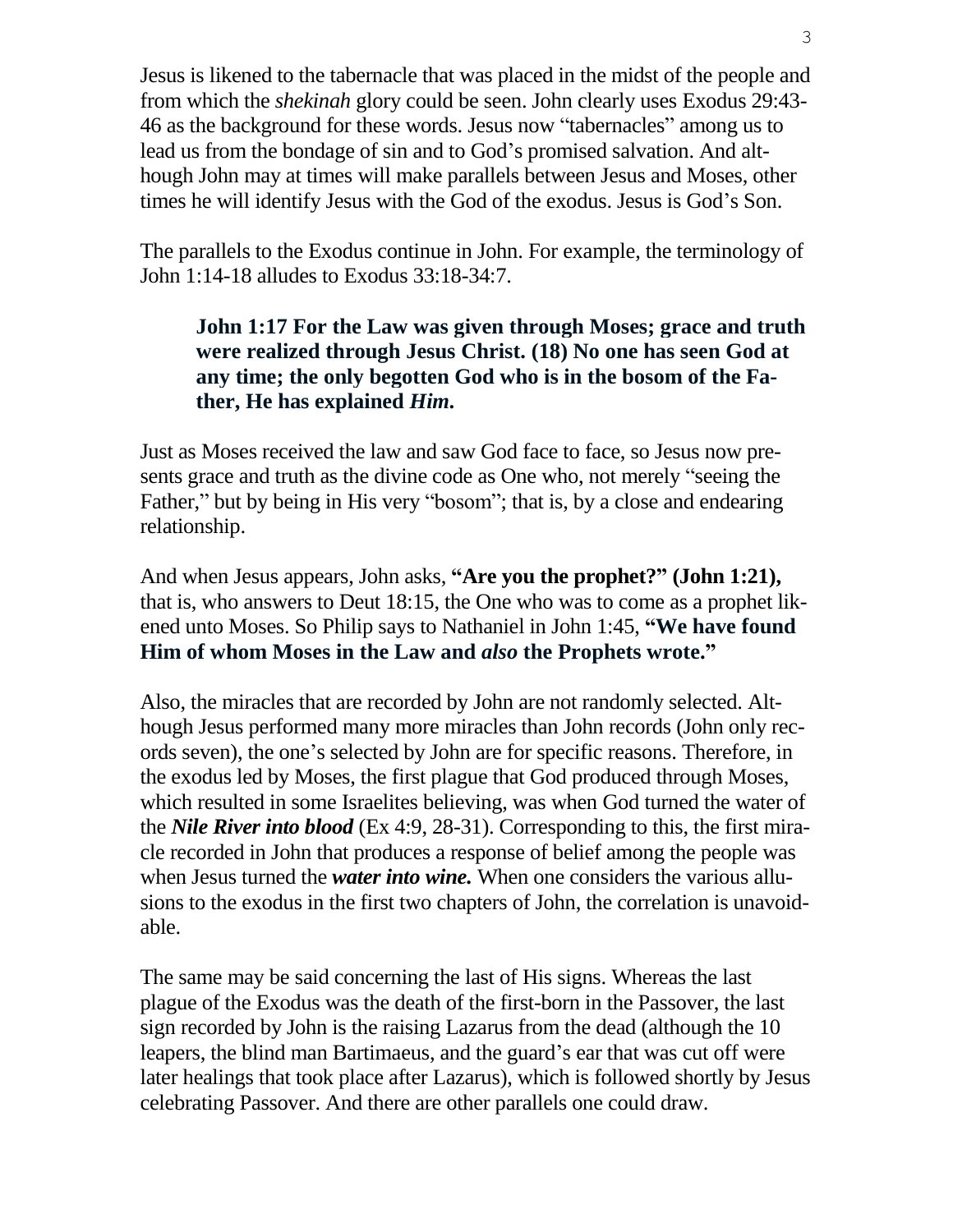At any rate, for an Israelite, the "I am" draws attention to the divine name of the God who brought Israel out of Egypt and led them to the promised land. Jesus use of the "I am" is to draw our attention to who Jesus Christ is and what He came to do. He is the "I am" who brings salvation to the world and who has the power to accomplish such a deliverance because of who He is. The "I am" is associated with an exodus.

This is also the case with the "I Am" passages as Jesus uses them to describe Himself and what He is able to do.

## **1. The manna**

- **John 6:35, 41, 48, 51 "I am the bread…of life…that came down from heaven."**
- **Ex 16:4, 15 The Lord said, "Behold, I will rain bread from heaven for you…"**

Just as God was able to feed the people with bread to keep them alive and nourished, so Christ is the bread that comes down from heaven to give life and nourishment spiritually to His people.

## **2. The light**

- **John 8:12 "I am the light of the world; he who follows Me will not walk in the darkness, but will have the Light of life."**
- **Ex 13:21-22, "The LORD was going before them in a pillar of cloud by day to lead them on the way, and in a pillar of fire by night to give them light, that they might travel by day and by night."**
- **Ex 25:37** the lampstand in the tabernacle also shed light continually in and it was never to be extinguished.

As the Shekinah glory led Israel through their wilderness journey. So also Christ is the light of the world that enlightens every man so that we may know God's way fully. "Light" in Scripture represents knowledge and understanding. "Absolute Truth both intellectual and moral, free from all ignorance and all stain. The Source of life is the Source of light." (*Cambridge Bible* on John 1:4). Paul wrote: "The world through its wisdom did not know God." One does not come to know God through the world's wisdom. More important that school education is the knowledge of Jesus Christ.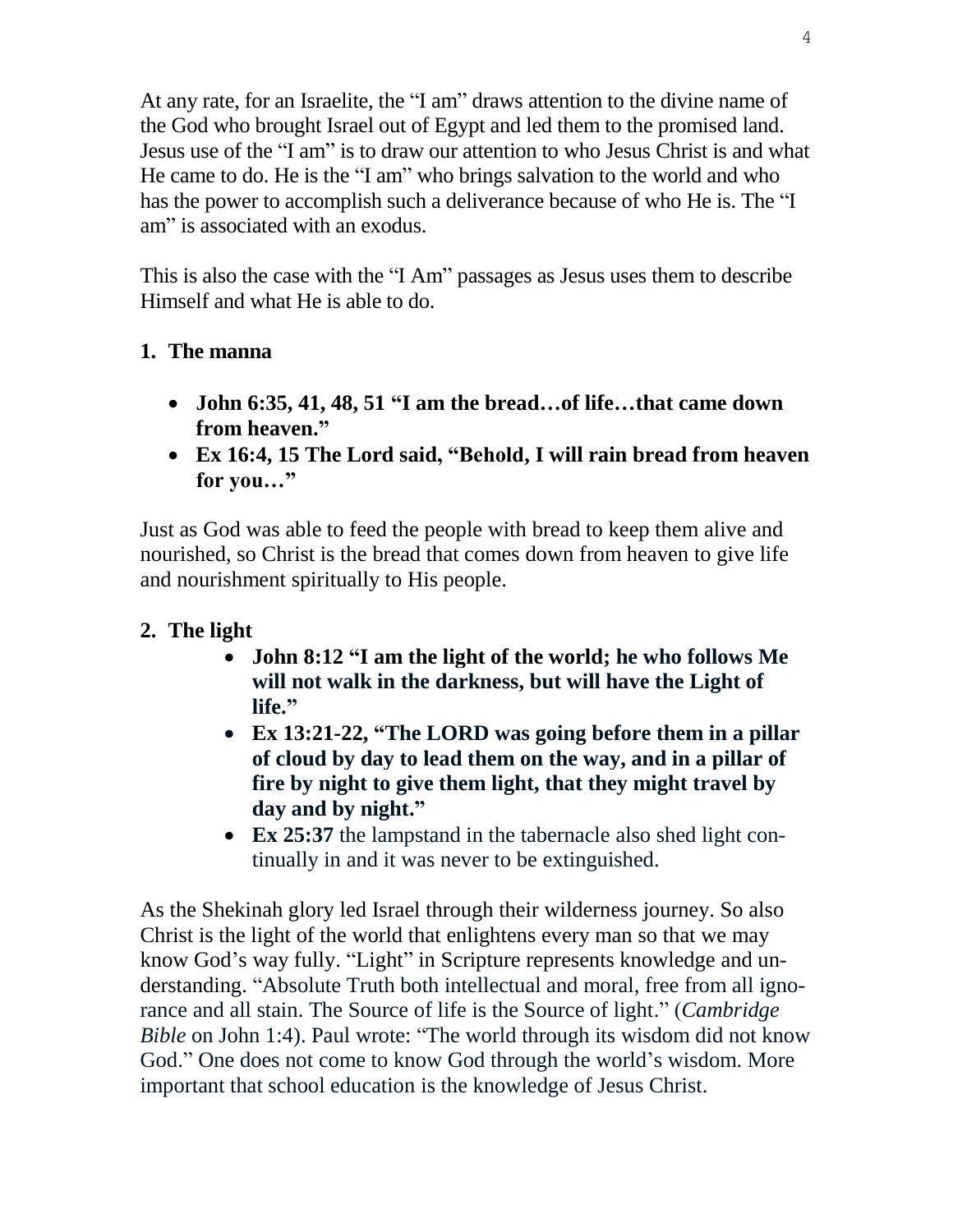## **3. The door**

- **John 10:7, 9 "I am the door of the sheep"**
- **Ex 29:42ff The door of the tent of meeting…**

As the door represented the way into the tent of meeting into God's presence, so also Christ is the door who is the way in which His sheep may enter into God's presence. Jesus said:

## **John 10:9 I am the door; if anyone enters through Me, he will be saved, and will go in and out and find pasture.**

Through Christ we are able to enter into the presence of God and to receive His provisions.

# **4. The good Shepherd**

- **John 10:11, 14 "I am the good shepherd"**
- Moses prayed in **Num 27:16 "May the LORD … appoint a man over the congregation (17) who will go out and come in before them, and who will lead them out and bring them in, so that the congregation of the LORD will not be like sheep without a shepherd."**

Jesus is the good shepherd who lays down His life for His sheep. In this passage Jesus speaks of others, that is the Scribes, Pharisees and Jewish leaders, who were thieves and robbers and wolves and hirelings. They did not take good care of the flock. But Jesus has such a deep concern for us that He laid down His life.

## **5. The resurrection and the life**

**John 11:25 "I am the resurrection and the life"**

Just as God was able to bring about the death of some (the first born of Egypt) and the life of others (the first-born of Israel), and to permit Israel to cross the Red Sea, yet destroy all of Pharaoh's army, so Christ has the power to raise the dead and give life to whomever He chooses. He exhibits the same authority as the God of the exodus.

## **6. The way, the truth and the life**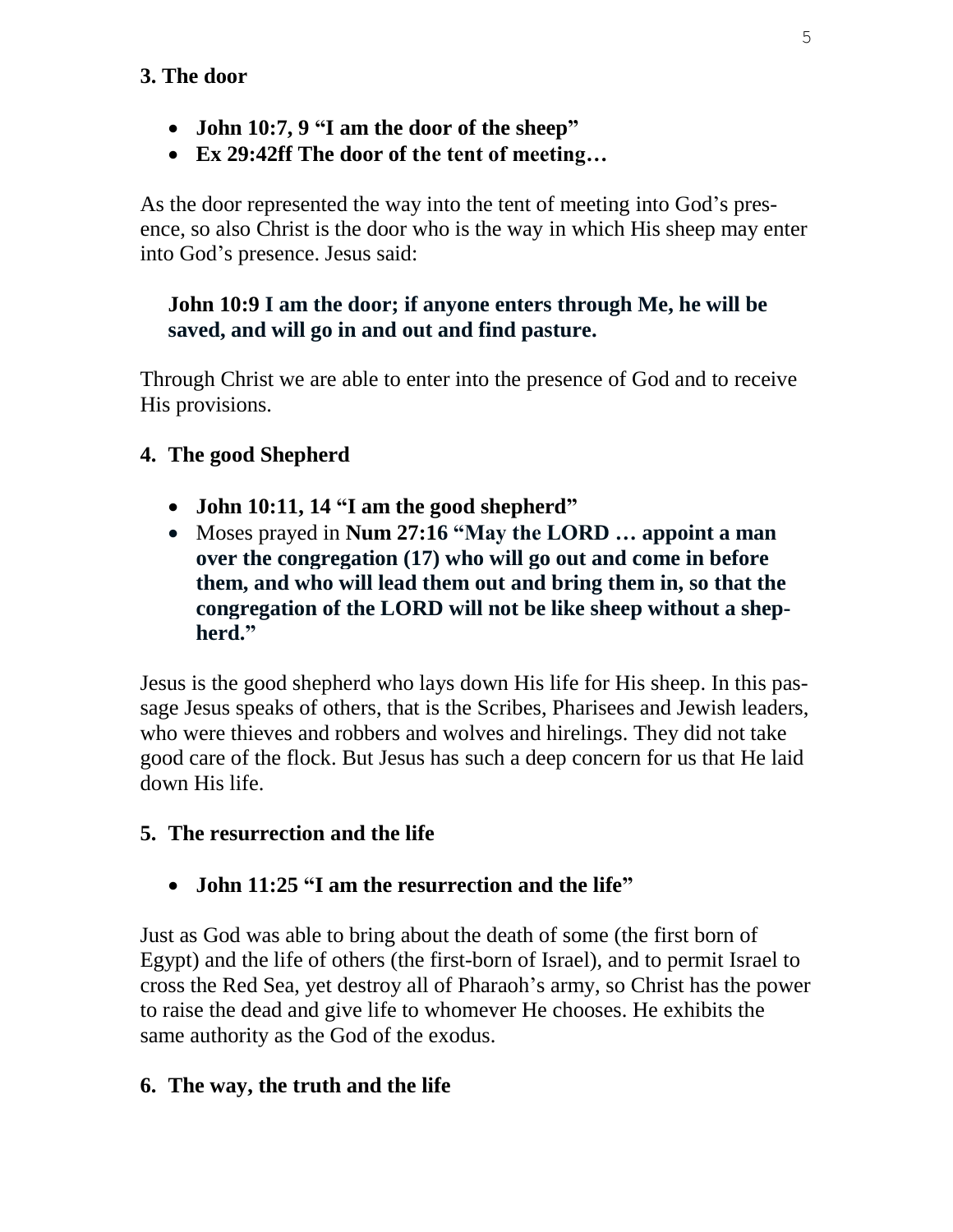- **John 14:6 I am the way, the truth, and the life**
- **Ex 13:21-22, The LORD was going before them in a pillar of cloud by day to lead them on the way, and in a pillar of fire by night...**
- **Ex 32:8 "They have quickly turned aside from the way which I have commanded them"** thus, having made a molten calf to worship.

In all three ways (the way, truth, life) Jesus Christ exhibits the same power and authority in guidance, truth and life as the God of the exodus. But under the New Covenant, He provides these in a more dynamic way than before. Jesus is the way, not merely to the land of Canaan and through Law, but the direct way to God and salvation through faith.

He is the truth: He is the completed revelation of God's revealed will. Jesus said:

### **John 18:37, "For this I have been born, and for this I have come into the world, to testify to the truth.**

Jesus came to testify to the truth; that is, to bring about the truth of God's revelation to the world, as it is fulfilled in Him.

## **"And the life"**

The OT regards that God gave life to Israel when He delivered her out of Egypt. Israel's existence was totally founded by Him. Ezekiel symbolizes this by the image of an infant who was left to die.

**Ezekiel 16:6 Then I passed by and saw you** [Israel] **squirming in your blood** [as one who had just been born]**, and as you lay there in your blood I said to you, 'Live!' There I said to you, 'Live!'**

**John 5:21 For just as the Father raises the dead and gives them life, even so the Son also gives life to whom He wishes.**

**John 5:26 "For just as the Father has life in Himself, even so He gave to the Son also to have life in Himself; (27) and He gave Him authority to execute judgment, because He is** *the* **Son of Man.**

**John 14:6 "I am the way, the truth and the life. Now one comes to**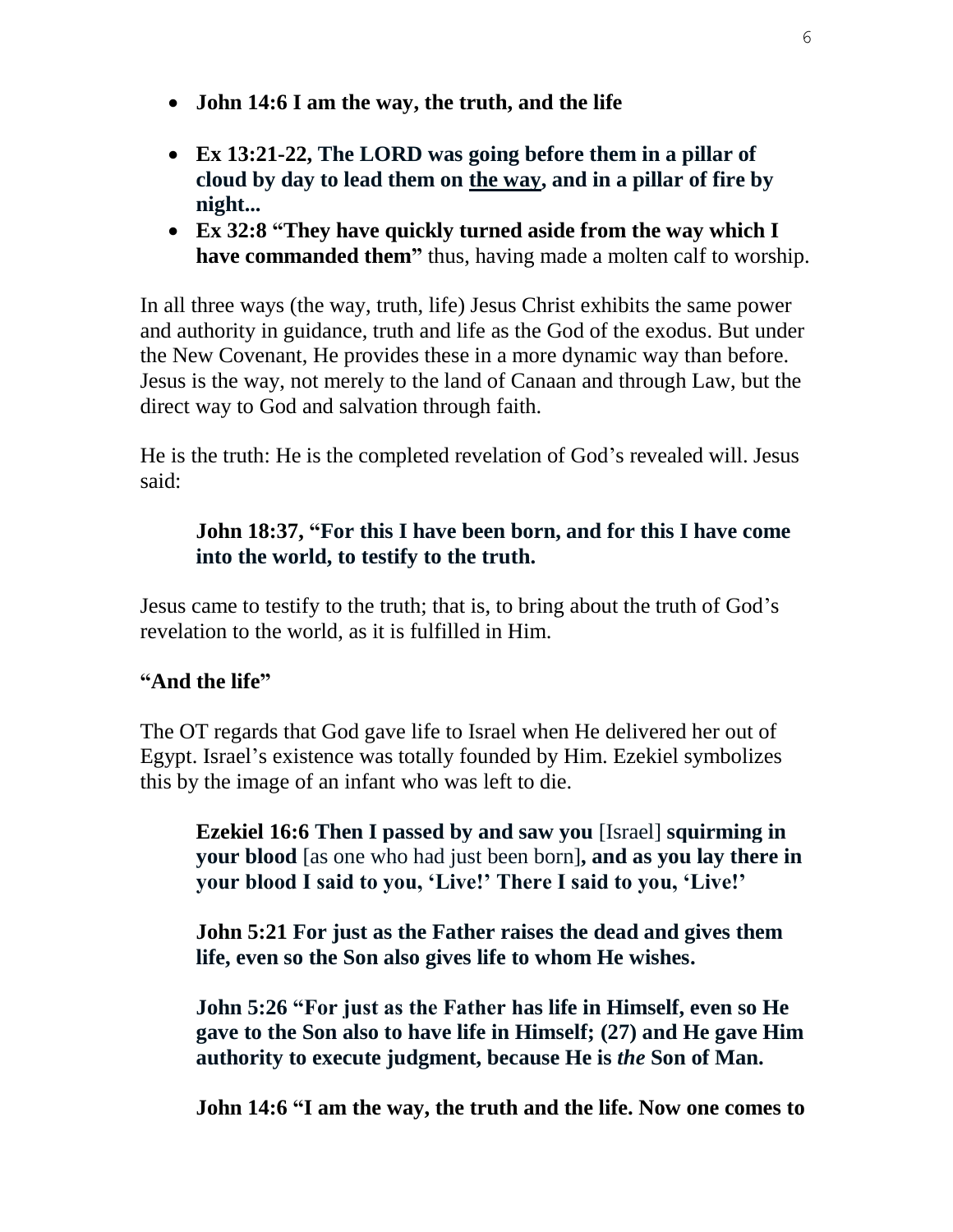# **7. The vine**

- **John 15:1, 5 "I am the true vine"**
- **Deut 32:32 "For their** [Israel's] **vine is from the vine of Sodom,**  [they are rooted in the nature and character of Sodom] **and from the fields of Gomorrah** [emblems of utter depravity]**; Their grapes are grapes of poison, their clusters bitter.**

Although Israel was called by God and planted from a "choice vine" (Isaiah 15:2), they did not produce the fruit that God intended. Rather, their vine from which they receive their nourishment, was Sodom and their field Gomorrah. They followed the sinful and depraved nature of the world.

So whereas the Israel of the first exodus were of the vine of Sodom and not from the vine of the LORD, in the new exodus, God's people will be attached to the true vine, Jesus Christ. If anyone attaches himself to Jesus, then he will bear fruit to God. He will demonstrate a life that belongs to God.

The expression "I Am" is used a number of times in the gospel of John, but two others are worth noting before we close:

Just as God identified Himself in the burning bush as the **"I am"** who is **"the God of your fathers, the God of Abraham, Isaac, Jacob"** (Exodus 3:6), Jesus makes this claim concerning His identity in John 8:58: **"Truly, truly, I say to you, before Abraham was born, I am."**

Then at the end, when He has finished the Passover with His disciples and the enemy comes to arrest Him, we read:

**John 18:4 "So Jesus, knowing all the things that were coming upon Him, went forth and said to them, "Whom do you seek?" (5) They answered Him, "Jesus the Nazarene." He said to them, "I am** *He.***" And Judas also, who was betraying Him, was standing with them. (6) So when He said to them, "I am** *He,***" they drew back and fell to the ground.**

Both, verses 5 and 6 use the "I am" address, as we have seen throughout John. What John wishes for us to recognize is the response that Jesus receives. When Jesus says, "I am," those, even who do not believe draw back and fall to the ground. Such a response is likened to that found in the OT, when one realizes